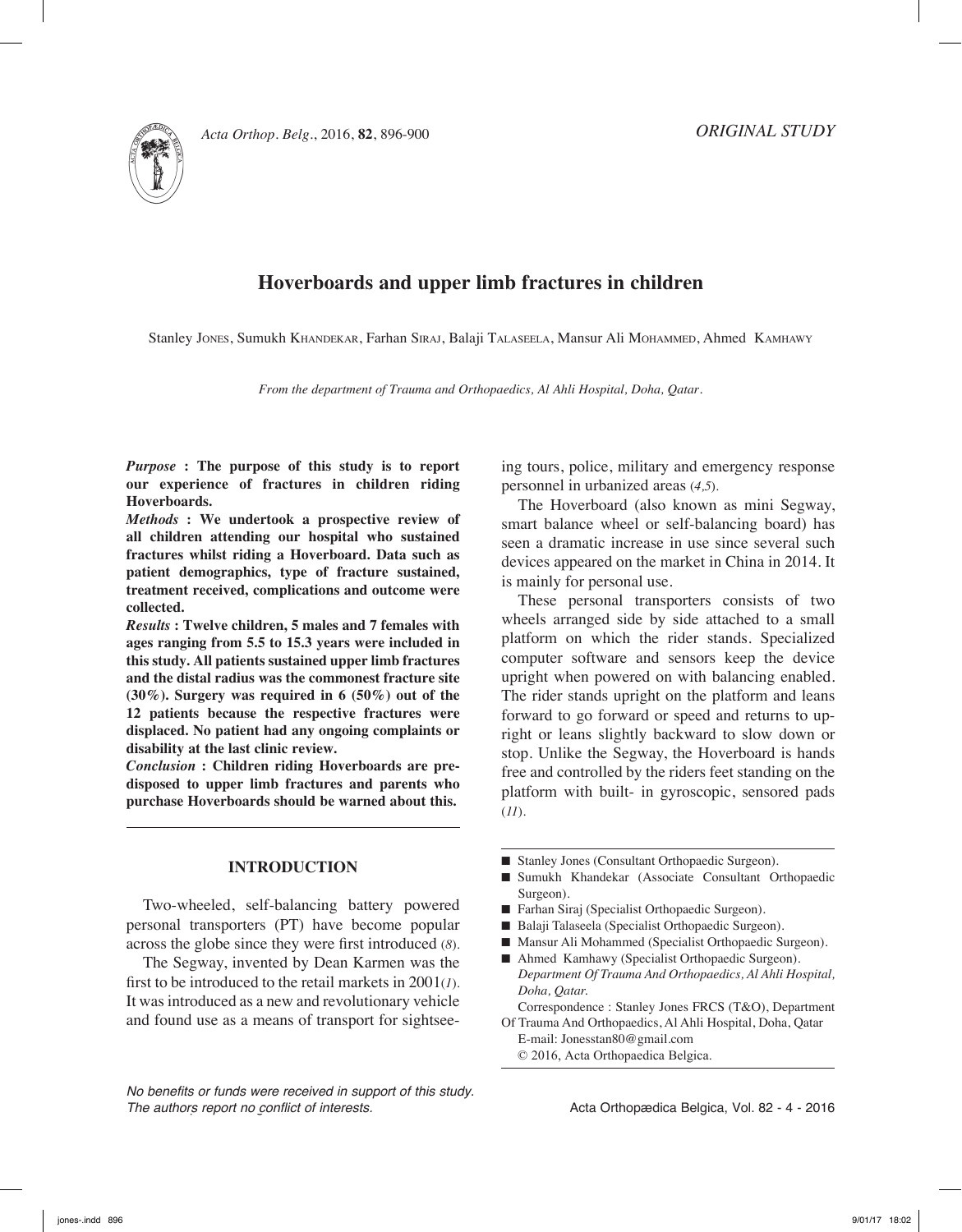Though deemed safe for use in urban pedestrian areas by the Centre for Electric Vehicle Experimentation in Quebec in 2006 (*6,14*) there have been a number of reports of serious injuries and fractures to Segway riders. The majority of these reports relate to adults (*2-4, 8,9,12*).

Though we are not aware of any reports in the published medical literature about fractures in children who were riding Hoverboards, there has been a reported death of a fifteen year old who was struck by a bus (*13*).

We have observed a surprising number of upper limb fractures in children who were riding Hoverboards and report our experience.

# **Materials and Methods**

After obtaining approval from our institutional review board we undertook a prospective review of all children who presented to the Accident and Emergency Department of Al-Ahli hospital in Qatar between October and December 2015 with fractures.

We (SK, BT, AK, MAM) developed a database that captured patient demographics, mechanism of injury, type of fracture sustained, treatment, complications and outcome.

During the study period 95 children were seen in the Accident and emergency department with fractures. Twenty fractures (21%) involved the upper limbs and seventy-five (79%) the lower limbs.

Criteria for inclusion into our study were children:

(1) aged less than 16 years.

(2) who sustained fractures related to riding the Hoverboard (Fig. 1)

(3) with fractures that were not pathological or re-fractures.

Twelve children met the inclusion criteria and were included in our study.

Once the diagnosis was made in the Accident and Emergency department the respective fractures were immobilized either with a plaster cast and/or an arm sling and those patients with displaced fractures requiring surgery were admitted to hospital the same day while those with un-displaced ones were discharged home with analgesia and advice to be reviewed in the Orthopaedic fracture clinic in 3 days.

All patients were reviewed in the Orthopedic Clinic at regular intervals where they were assessed clinically and radiologically.

Clinical evaluation included neurological assessment, limb deformity and range of movement of adjacent joints.

Radiological assessment included antero-posterior and lateral views of the affected limb or joint. All patients were seen at the last review by (BT and SK).



*Fig.1.* — Hoverboard

Acta Orthopædica Belgica, Vol. 82 - 4 - 2016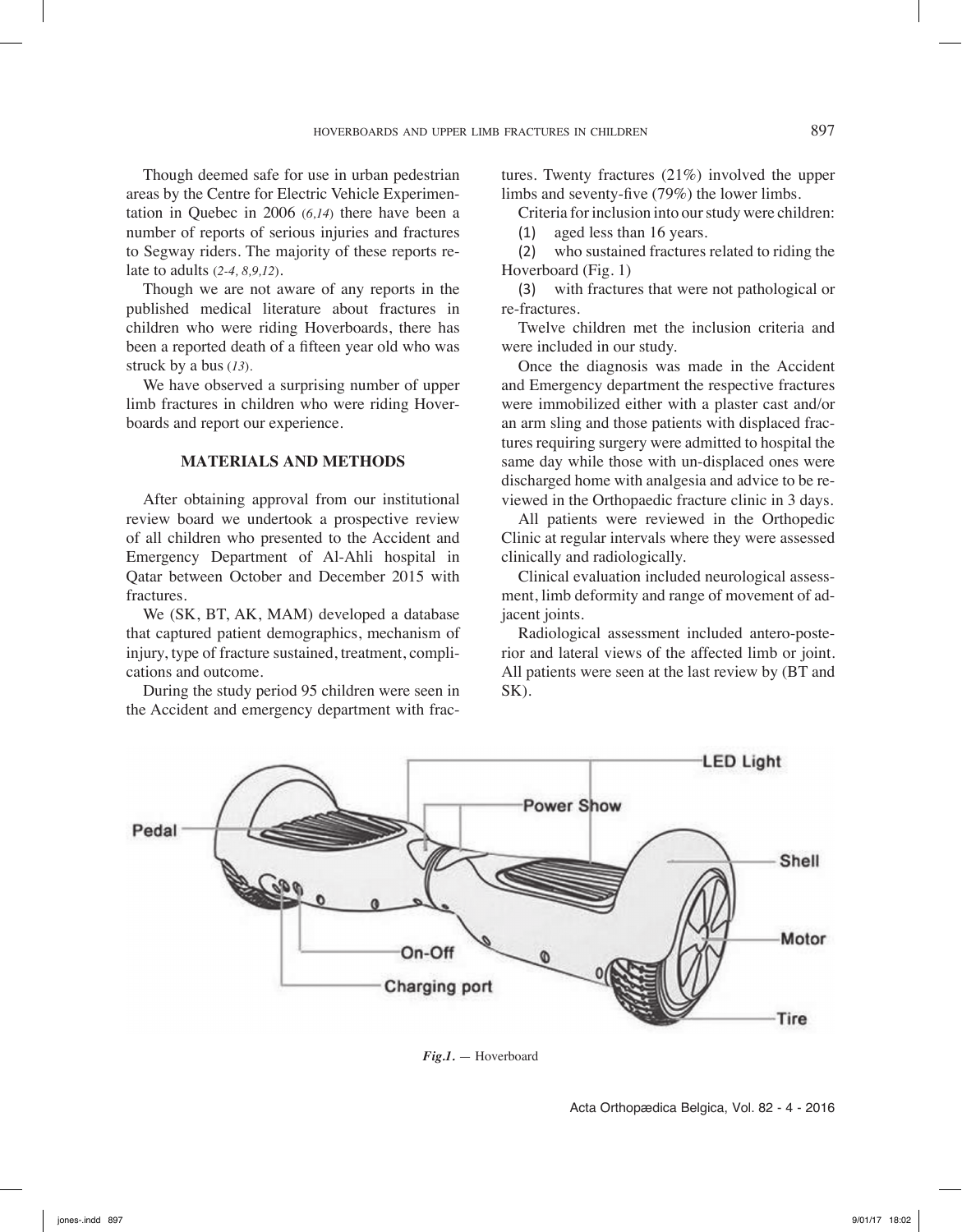| Patient      | Age<br>(years) | Gender         | Side of<br>injury | Weight<br>(kg)  | Fracture site                                  | Treatment     |                                              | Complications                                     |
|--------------|----------------|----------------|-------------------|-----------------|------------------------------------------------|---------------|----------------------------------------------|---------------------------------------------------|
|              |                |                |                   |                 |                                                | Non-operative | Operative                                    |                                                   |
| $\mathbf{1}$ | 5.5            | $\mathbf{F}$   | $\mathbb{R}$      | 18.5            | Proximal humerus<br>metaphysis                 | Arm sling     |                                              | Nil                                               |
| 2            | 13             | M              | L                 | 36.6            | Proximal humerus<br>metaphysis                 | Arm sling     |                                              | Nil                                               |
| 3            | 12.3           | $\mathbf{F}$   | $\mathbb{R}$      | 52              | Proximal humerus<br>metaphysis                 | Arm sling     |                                              | Nil                                               |
| 4            | 7              | $\mathbf{F}$   | $\mathbb{R}$      | 24              | Distal humerus<br>(supracondylar)              | POP cast      |                                              | Nil                                               |
| 5            | 6.2            | F              | L                 | 20.1            | Distal humerus<br>(supracondylar)              |               | Closed reduction,<br>K wires and POP<br>cast | Nil                                               |
| 6            | 13.3           | M              | L                 | 84 <sup>°</sup> | Displaced medial<br>condyle humerus            |               | ORIF and POP cast                            | Elbow stiffness<br>resolved with<br>physiotherapy |
| $\tau$       | 9.1            | $\overline{F}$ | $\mathbb{R}$      | 36.8            | Radial head                                    | Arm sling     |                                              | Nil                                               |
| 8            | 11.5           | F              | L                 | 43.5            | Displaced Radius<br>and ulna mid-<br>diaphysis |               | ORIF and POP cast                            | Nil                                               |
| 9            | 8              | F              | L                 | 34              | Un-displaced distal<br>radius                  | POP cast      |                                              | Nil                                               |
| 10           | 9              | M              | L                 | 32.9            | Displaced distal<br>radius                     |               | K wires and POP<br>cast                      | Nil                                               |
| 11           | 15.3           | M              | L                 | 60              | Displaced distal<br>radius                     |               | Closed reduction,<br>K wires and POP<br>Cast | Nil                                               |
| 12           | 12.4           | M              | L                 | 57              | Displaced distal<br>radius                     |               | Closed reduction.<br>K wires and POP<br>Cast | Nil                                               |

Table I. — Patient demographics of upper limb fractures due to Hoverboards

M male, F female, L left, R right

Statistical analysis was undertaken using IBM SPSS Statistics 19 (IBM Inc. Armonk, New York, USA) Software. Descriptive statistics are reported as numbers (percentages) or mean (absolute range) as appropriate.

Parametric data were analysed using the student's t- tests and the significance level was set at a p value of less than 0.05.

## **Results**

Of the 12 children who qualified for inclusion in this study 5  $(42\%)$  were males and 7  $(58\%)$  were females. (Table I)

The mean age of the patients at the time of injury was 10.2 years (range 5.5 - 15.3) and the mean weight was 39.9 kg (range 18.5-84 kg). No patients wore helmets.

Acta Orthopædica Belgica, Vol. 82 - 4 - 2016

No patients had bilateral or open fractures and all the fractures involved bones of the upper limbs only. In addition none of the patients had associated injuries such as head or chest injuries.

The commonest fracture site was the distal radius (33% of patients). Three out of the four (75%) patients with distal radius fractures had displaced fractures (more than 50% displacement) that required surgery and this involved manipulation under anaesthesia and stabilization of the fractures using 2 percutaneous K-wires.

Surgery was required in 6 (50%) out of the 12 patients because the fractures were displaced. Of those who required surgery the hospital stay ranged from 1-2 days and no patient required admission to the intensive care unit. Older children required surgery but the relationship between age and the need for surgery was not statistically significant (p value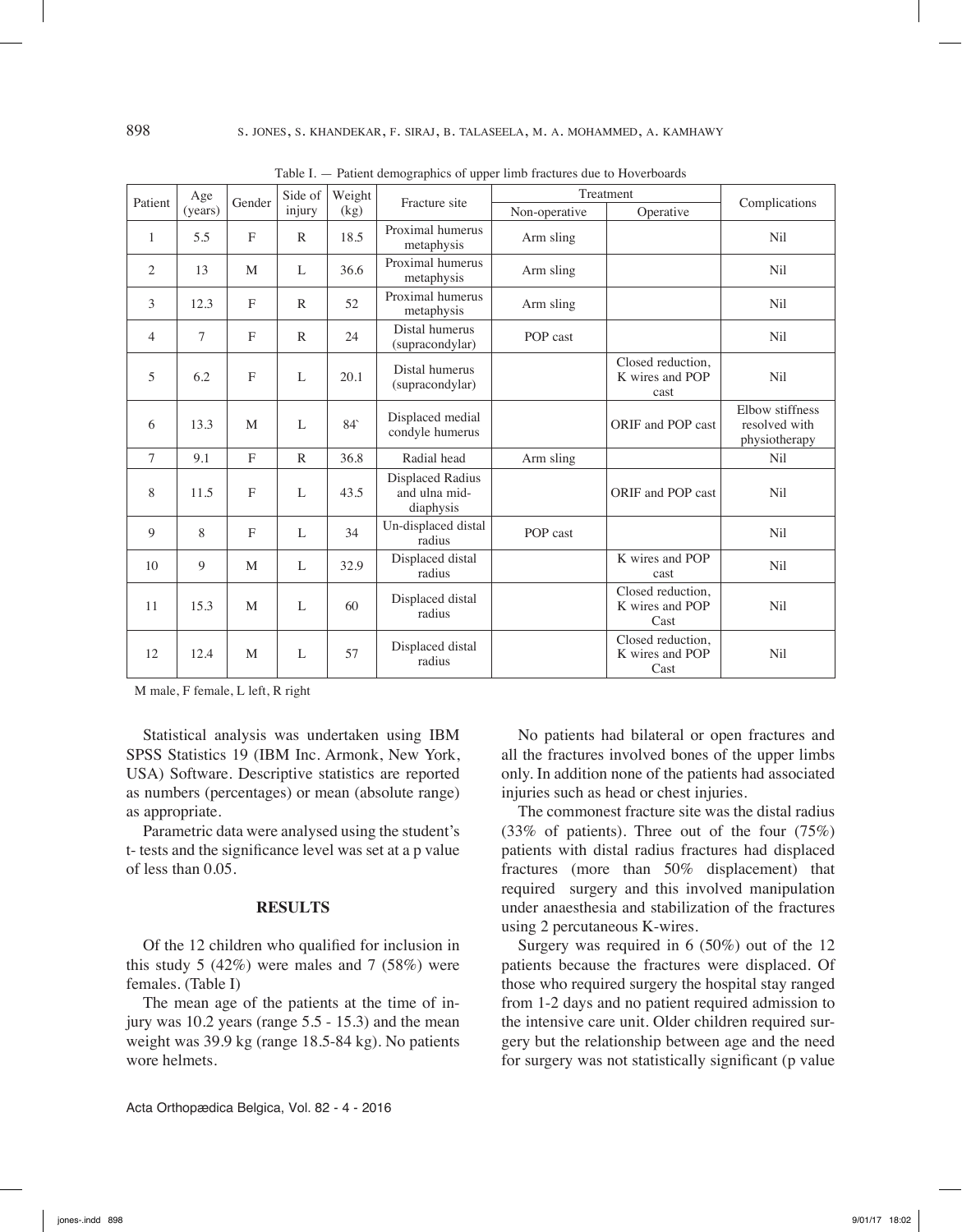$=0.2$ ). Similarly heavier children required surgery but the relationship between weight of the children and the need for surgery was not statistically significant (p value  $=0.18$ ). No patient has required further surgery.

We did not observe any post-operative complications such as neurological injury, infection, residual deformity or reflex sympathetic dystrophy

One patient with a displaced medial condyle fracture of the humerus developed elbow stiffness following surgery (open reduction and internal fixation) but this resolved with a course of physiotherapy and he had no complaints at his last review.

The follow up ranged from 6-9 months and at the last review no patient had any ongoing complaints or disability.

## **Discussion**

The Hoverboard and Segway personal transporters are powered by lithium ion batteries, achieve top speeds of up to 12.5 mph (20km) and on a fully charged battery depending on the terrain, riding style and condition of the batteries. The Hoverboard is capable of covering a maximum distance of 12 miles (19.4 km) while the Segway can cover a distance of 24 miles (38.6 km) (*7,10).*

 The desired speed is established and maintained by modulating the extent and duration of the rider's fore/aft weight shifts.

All previous reports in the medical literature on injuries and fractures suffered as a result of riding personal transporters have been on the Segway (*2- 4,8,9,12*). The median ages of the reported series were 38 years (range 14-80) and 50 years (range 16-80) respectively (*4,9*). Only the report by Roider et al included a few children whose ages were greater than 14 years but they did not elaborate on these children and the injuries sustained (*9*).

 The median age of the children in our series was 9.1 years with a range of 5.5 -15.3 years and it is rather surprising that a child as young as 5.5 years rode a Hoverboard.

The majority of our patients were female (58%) and this compares with the report by Boniface et al on Segway injuries in adults with a female preponderance of 73% though the report by Roider et al affirms a male preponderance (*4,9*).

A report by Mikkelsen et al confirmed that 2 patients sustained fractures while riding the Segway for the first time (*8*). In our series 4 (33%) patients suffered fractures riding the Hoverboard for the first time. The other 8 patients had used the Hoverboard before and were conversant with its use.

All the fractures in the patients in our series involved only the upper limbs unlike reports on injuries related to the Segway that involved both the upper and lower limbs. This we believe is due to a number of factors :

- the patients fell off the Hoverboards onto their outstretched arms,

 - the lower maximum speeds of the Hoverboard (6.2 mph in the version of Hoverboards used by our patients) compared to the Segway,

- patients claimed they were travelling at speeds lower than the maximum speed,

- there were no collisions with other vehicles,

- lower weight of our patients compared to adults (Segway series) hence lower momentum.

The left upper limb was the most commonly injured limb occurring in 8 out of the 12 children. This we believe is related to hand dominance.

Fifty percent of our patients required admission to hospital for surgery. This rate is high compared to the reported admission rates of 14% by Roider et al and 24% by Boniface et al on Segway related injuries (*4,9*). We believe our rate is higher because these other reports included not only patients with fractures but also those with soft tissue injuries. In addition in those reports some patients were admitted to hospital for orthopaedic surgery a few days after the initial injury and hence were not included in the original analysis.

 None of the patients in our series who required admission to hospital were admitted to the intensive care unit (ICU). This is at variance to other reports on Segway injuries where a number of patients required admission to the ICU because of associated injures such as head injuries (*4,12*).

The mean length of hospital stay for the patients in our series who required surgery was 1 day (range 1-2 days). This compares favorably to the reports on Segway related injuries with mean length of hospital stays of 4 days (range 1-9 days) and 2.5 days (range 2-7 days) respectively (*4,9*). We believe the